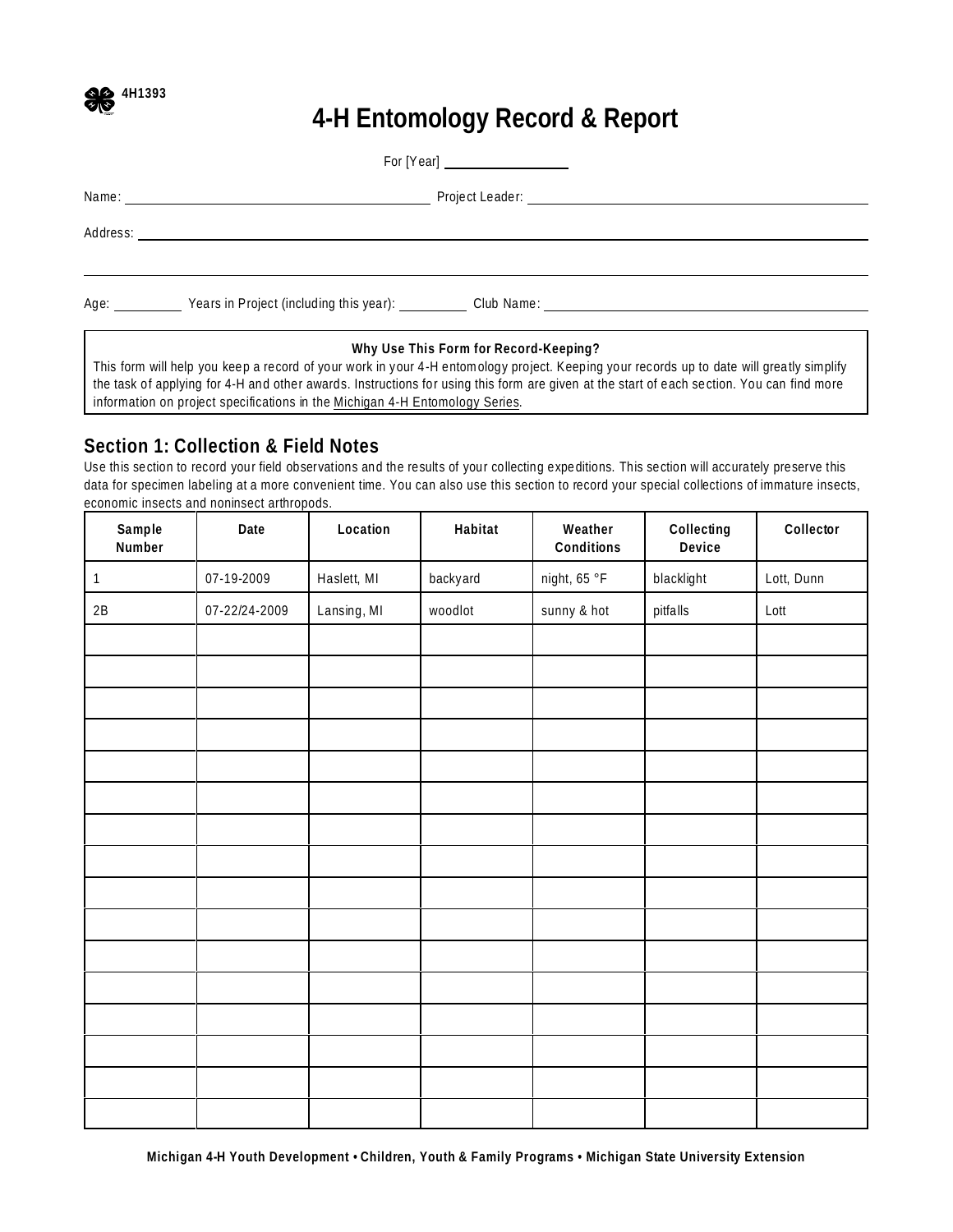| Sample<br>Number | Date | Location | Habitat | Weather<br>Conditions | Collecting<br>Device | Collector |
|------------------|------|----------|---------|-----------------------|----------------------|-----------|
|                  |      |          |         |                       |                      |           |
|                  |      |          |         |                       |                      |           |
|                  |      |          |         |                       |                      |           |
|                  |      |          |         |                       |                      |           |
|                  |      |          |         |                       |                      |           |
|                  |      |          |         |                       |                      |           |
|                  |      |          |         |                       |                      |           |
|                  |      |          |         |                       |                      |           |
|                  |      |          |         |                       |                      |           |
|                  |      |          |         |                       |                      |           |
|                  |      |          |         |                       |                      |           |
|                  |      |          |         |                       |                      |           |
|                  |      |          |         |                       |                      |           |
|                  |      |          |         |                       |                      |           |
|                  |      |          |         |                       |                      |           |
|                  |      |          |         |                       |                      |           |
|                  |      |          |         |                       |                      |           |
|                  |      |          |         |                       |                      |           |
|                  |      |          |         |                       |                      |           |
|                  |      |          |         |                       |                      |           |
|                  |      |          |         |                       |                      |           |
|                  |      |          |         |                       |                      |           |
|                  |      |          |         |                       |                      |           |
|                  |      |          |         |                       |                      |           |
|                  |      |          |         |                       |                      |           |
|                  |      |          |         |                       |                      |           |
|                  |      |          |         |                       |                      |           |
|                  |      |          |         |                       |                      |           |
|                  |      |          |         |                       |                      |           |
|                  |      |          |         |                       |                      |           |

## **Section 1: Collection & Field Notes (Continued)**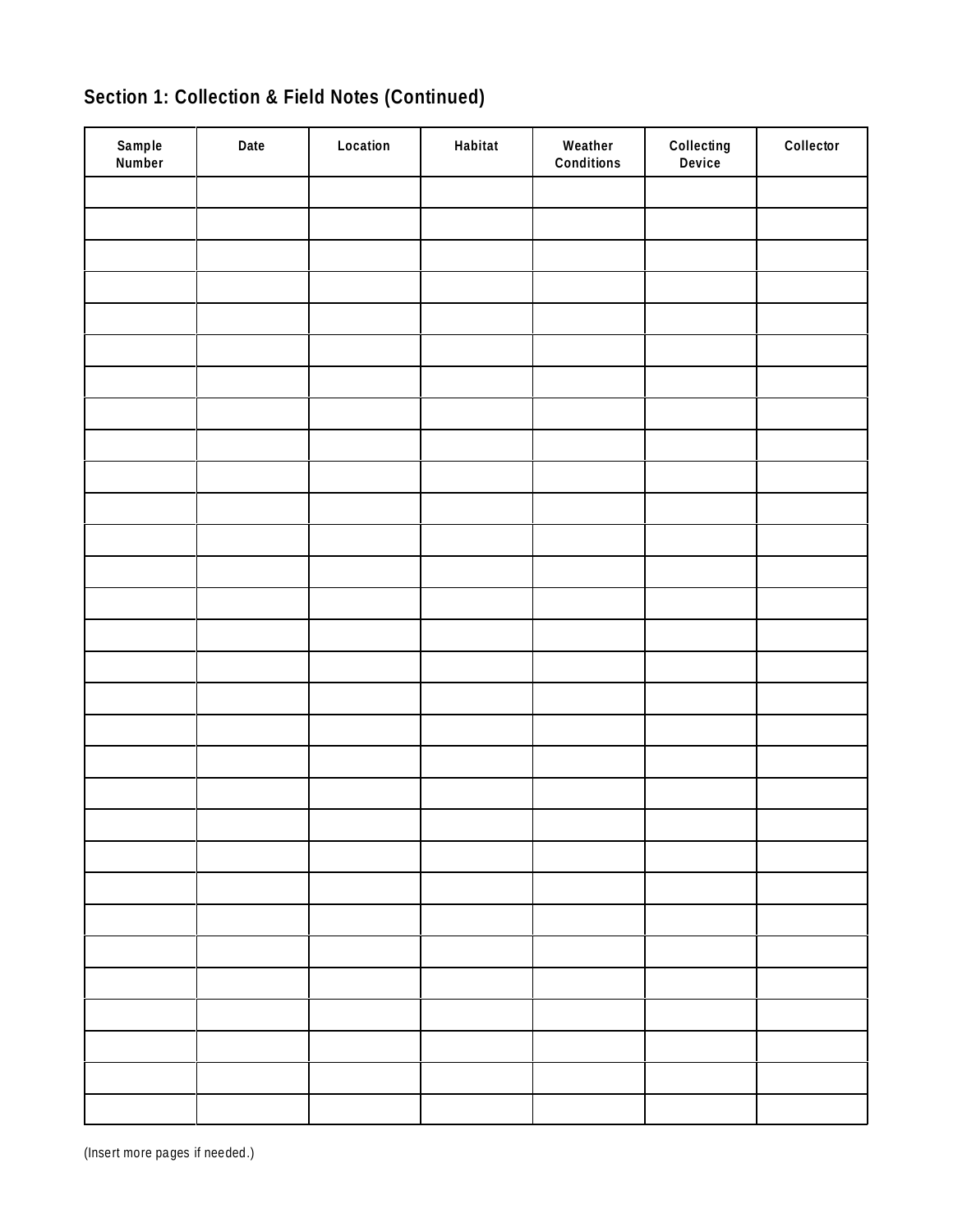## **Section 2: Special Entomology Projects**

Use this section to record the results of your special projects, such as wing laminations or plastic embedments.

| Date       | Description of Item                                |
|------------|----------------------------------------------------|
| 08-14-2009 | lamination: wings from Monarch butterfly           |
| 08-28-2009 | plastic embedment: three species of ground beetles |
|            |                                                    |
|            |                                                    |
|            |                                                    |
|            |                                                    |
|            |                                                    |
|            |                                                    |
|            |                                                    |
|            |                                                    |
|            |                                                    |
|            |                                                    |
|            |                                                    |
|            |                                                    |

(Insert more pages if needed.)

#### **Section 3: Special Beekeeping Projects**

Use this section to record the number of honey plants you have collected and pressed during the season.

| Date | Location | Habitat<br>(such as woods, field, lawn) | Plant Name |
|------|----------|-----------------------------------------|------------|
|      |          |                                         |            |
|      |          |                                         |            |
|      |          |                                         |            |
|      |          |                                         |            |
|      |          |                                         |            |
|      |          |                                         |            |
|      |          |                                         |            |
|      |          |                                         |            |
|      |          |                                         |            |
|      |          |                                         |            |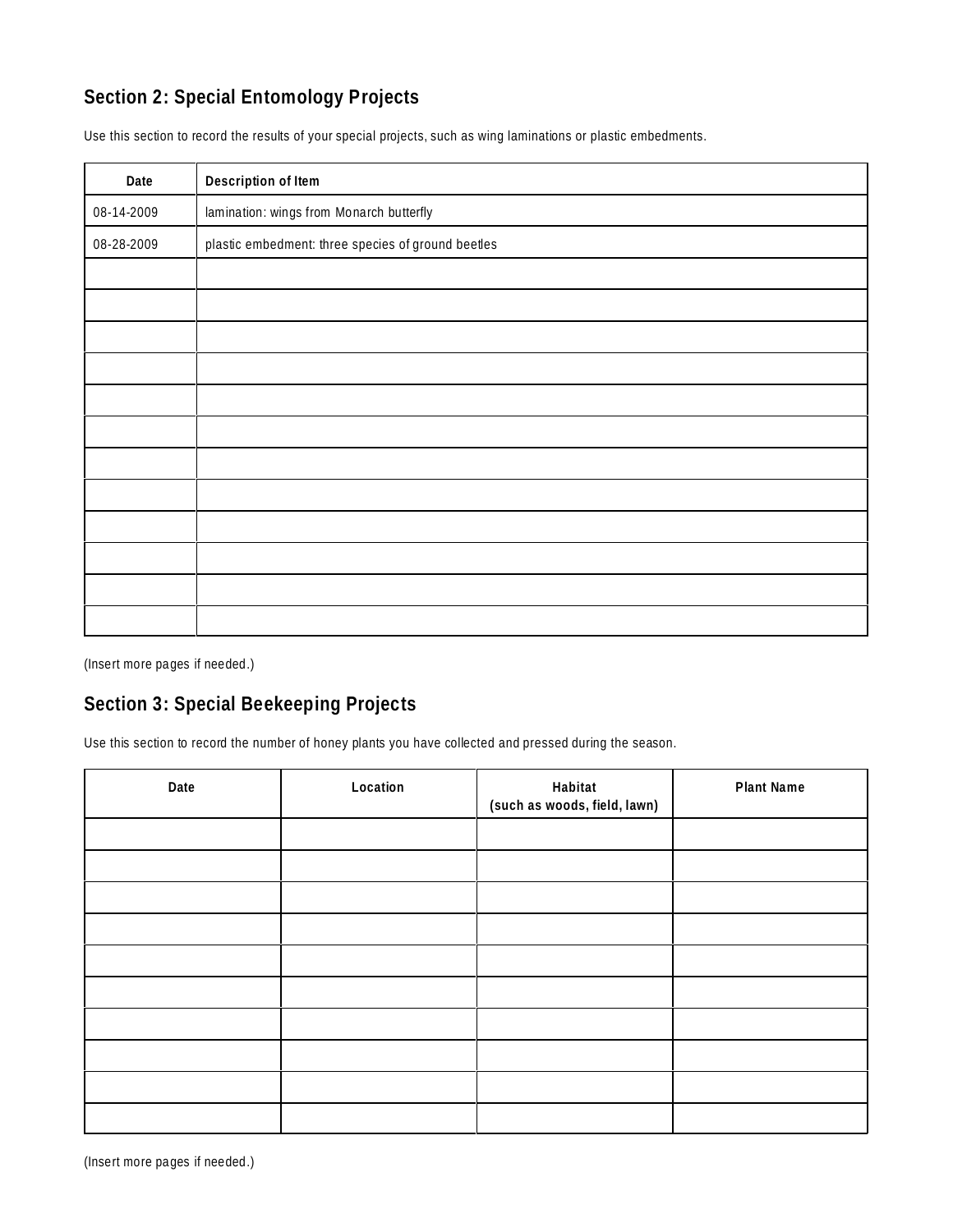## **Section 4: Entomological Studies**

Use this section to record the tangible items from your entomological studies (such as illustrations, articles, photographs, displays and oral presentations or demonstrations).

| Date       | Description of Item                                                  |
|------------|----------------------------------------------------------------------|
| 08-12-2009 | Article in YES Quarterly (entomology journal), Summer 2009 issue     |
| 09-03-2009 | Gave talk and demonstration to 23 Haslett elementary school students |
|            |                                                                      |
|            |                                                                      |
|            |                                                                      |
|            |                                                                      |
|            |                                                                      |
|            |                                                                      |
|            |                                                                      |
|            |                                                                      |
|            |                                                                      |
|            |                                                                      |
|            |                                                                      |
|            |                                                                      |
|            |                                                                      |
|            |                                                                      |
|            |                                                                      |
|            |                                                                      |
|            |                                                                      |
|            |                                                                      |
|            |                                                                      |
|            |                                                                      |
|            |                                                                      |
|            |                                                                      |
|            |                                                                      |
|            |                                                                      |
|            |                                                                      |
|            |                                                                      |
|            |                                                                      |